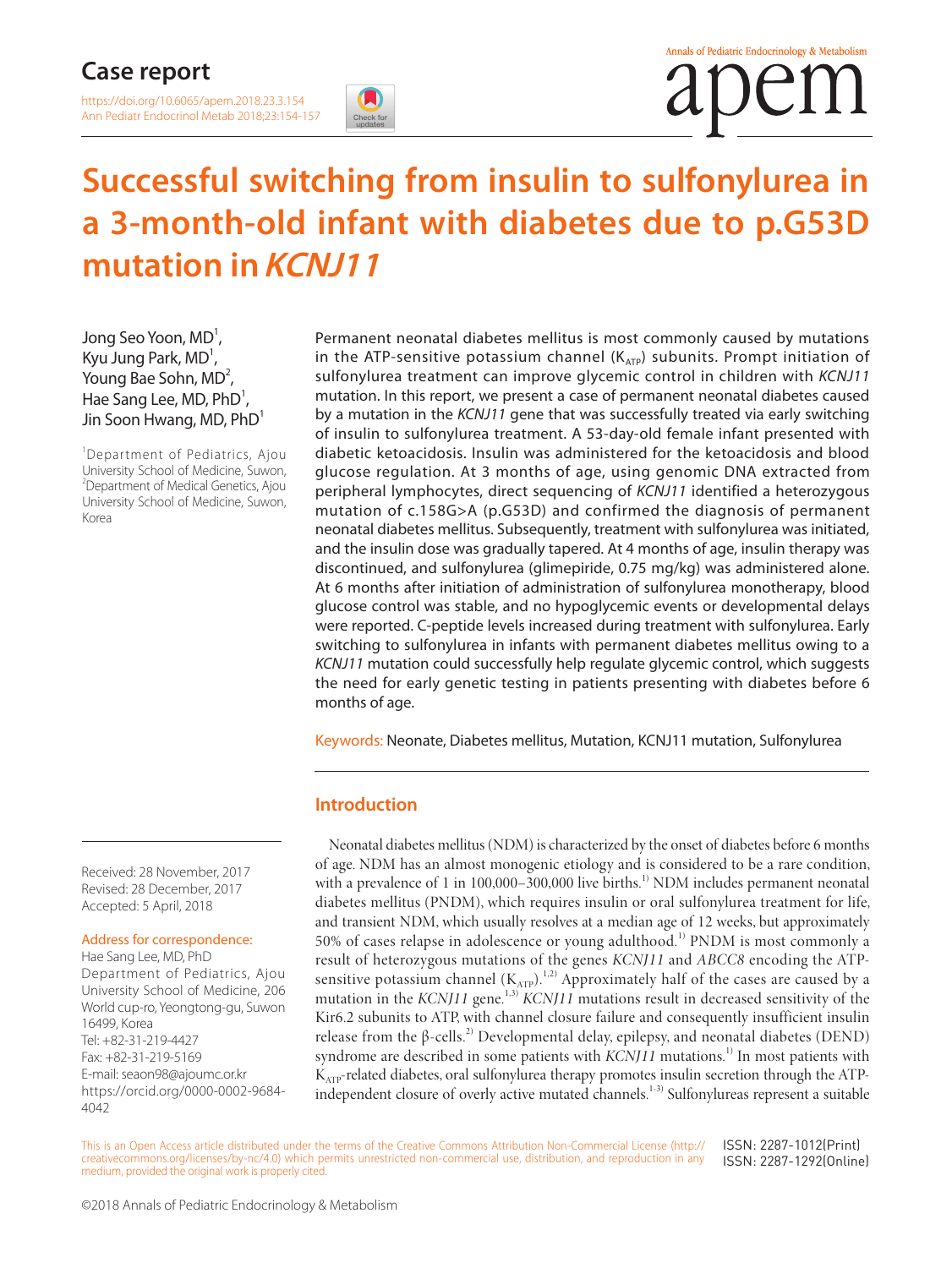therapy for patients with *KCNJ11* mutations, instead of insulin therapy. However, not all patients are successfully treated with sulfonylurea.<sup>3)</sup>

Only a few cases of PNDM have been reported in Korea.<sup>4-7)</sup> Of the five cases, patients with p.K170R, p.V59M, and p.H186D mutations showed successful treatment with sulfonylurea.<sup>4,6)</sup> Only patients with p.V59M mutation showed moderate developmental delay.<sup>6)</sup> Two cases of patients with p.R201H mutation have been reported. $5,7$  One case was unsuccessfully treated with a sulfonylurea with no neurologic symptoms,<sup>7</sup> and another case showed DEND syndrome with a successful switch from insulin to sulfonylurea therapy.<sup>5)</sup> Herein, we report a case of PNDM caused by a heterozygous p.G53D mutation in the *KCNJ11* gene with successful glycemic control by initiating sulfonylurea treatment at 3 months of age.

### **Case report**

A 53-day-old girl was hospitalized owing to diabetic ketoacidosis (DKA) and a generalized tonic-clonic seizure in March 2017. The patient was born at 38 weeks of gestation and demonstrated intrauterine growth retardation. She was delivered via normal spontaneous vaginal delivery and weighed 2,520 g (standard deviation score [SDS], -1.89) at birth. She was the first child and had no siblings. Her family had no history of diabetes. Laboratory results at diagnosis were as follows: blood glucose, 702 mg/dL; pH, 6.979; HCO3, 4.5 mmHg; base excess, -25.7 mmol/L; total  $CO<sub>2</sub>$ , 5 mmol/L; sodium, 141 mEq/L; corrected sodium, 149 mEq/L; potassium, 6.5 mEq/L; chloride, 105 mEq/L; urine glucose, 3+; urine ketone, 3+; glycated hemoglobin (HbA<sub>1c</sub>), 7.8%; C-peptide, <0.01 ng/mL; insulin 6.6 μIU/mL; insulin antibody 6.6% (0.0–7.0); glutamic acid decarboxylase II antibody, 0.59 U/mL (0.0–1.0); and islet cell antibody, negative. The patient recovered from DKA, and the continuous insulin treatment was subsequently discontinued. Instead, the patient had an injection of glargine (Lantus) once daily and regular insulin twice daily. Her insulin requirement gradually increased to 0.9 U/kg/day, and the seizure was no longer observed. No abnormal findings were observed on both the electroencephalogram and brain magnetic resonance image. She was hospitalized for a total of 14 days. Direct sequencing of the *KCNJ11* and *ABCC8* genes using genomic DNA extracted from peripheral lymphocytes was conducted during the hospitalization; her parents were not subjected to genetic testing. Six weeks later, direct sequencing of the *KCNJ11* gene, encoding the Kir6.2 subunit of the KATP channel, confirmed the presence of a heterozygous mutation, *KCNJ11*:c.158G>A (p.G53D) (Fig. 1). *ABCC8* mutation was not detected. By then, the patient was 3 months of age, and insulin was administered at 1 U/kg/ day. She could lift her head and did not demonstrate signs of developmental delay. We immediately started sulfonylurea (glimepiride) at 0.3 mg/kg/day and gradually tapered the insulin dosage. Five weeks later, insulin was discontinued, and the dosage of glimepiride was adjusted to 0.75 mg/kg/day. The patient is now 11 months of age, and her weight is 9.7 kg

(SDS, 0.07). She can sit without help, pull herself to the standing position, and respond well to simple verbal requests. She is also able to pronounce simple words like "mama." She maintains excellent blood glucose control without hypoglycemic events, with an  $HbA_{1c}$  level of 6.3%. Six months after the initiation of glimepiride therapy, her serum C-peptide level was 2.53 ng/ mL, which was higher than the initial level of <0.01 ng/mL. Her current glimepiride dose is 0.6 mg/kg/day. Thus far, no further episodes of seizure have been reported.

#### **Discussion**

In this case, a 53-day-old girl was diagnosed with NDM due to a p.G53D mutation in *KCNJ11* via early genetic testing upon hospital admission owing to DKA. Early switching from insulin to sulfonylurea treatment brought about successful blood glucose control.

NDM is a rare disease and is characterized by insulindependent persistent hyperglycemia that develops over the first 6 months of life.1) Diabetes mellitus that begins before 6 months of age is unlikely to be caused by an autoimmune disease, but instead by monogenic inheritance. Mutations in the *KCNJ11* and *ABCC8* genes account for 30%–50% of cases.<sup>1,3)</sup> *KCNJ11* gene mutations cause failure of β-cell KATP channel closure in response to intracellular ATP elevation, resulting in impaired insulin release. Sulfonylureas close the KATP channel in an ATP-independent manner $1,3)$  and have been reported to be a suitable treatment for patients with diabetes due to *KCNJ11* mutations.2,3,5,8-10)

Successful change from insulin therapy to sulfonylurea is known to be affected by the severity of clinical symptoms and duration of the disease. Pearson et al.<sup>3)</sup> reported that 90% of patients (44 of 49) successfully switched from insulin to oral sulfonylureas and 5 patients (10%) unsuccessfully switched. The success rate is lower in patients with DEND syndromes. Four of 5 patients (80%) who were unable to switch to treatment with sulfonylureas had neurologic features. In contrast, 6



**Fig. 1.** Direct sequencing of the *KCNJ11* gene revealed a heterozygous mutation of c.158G>A (p.G53D).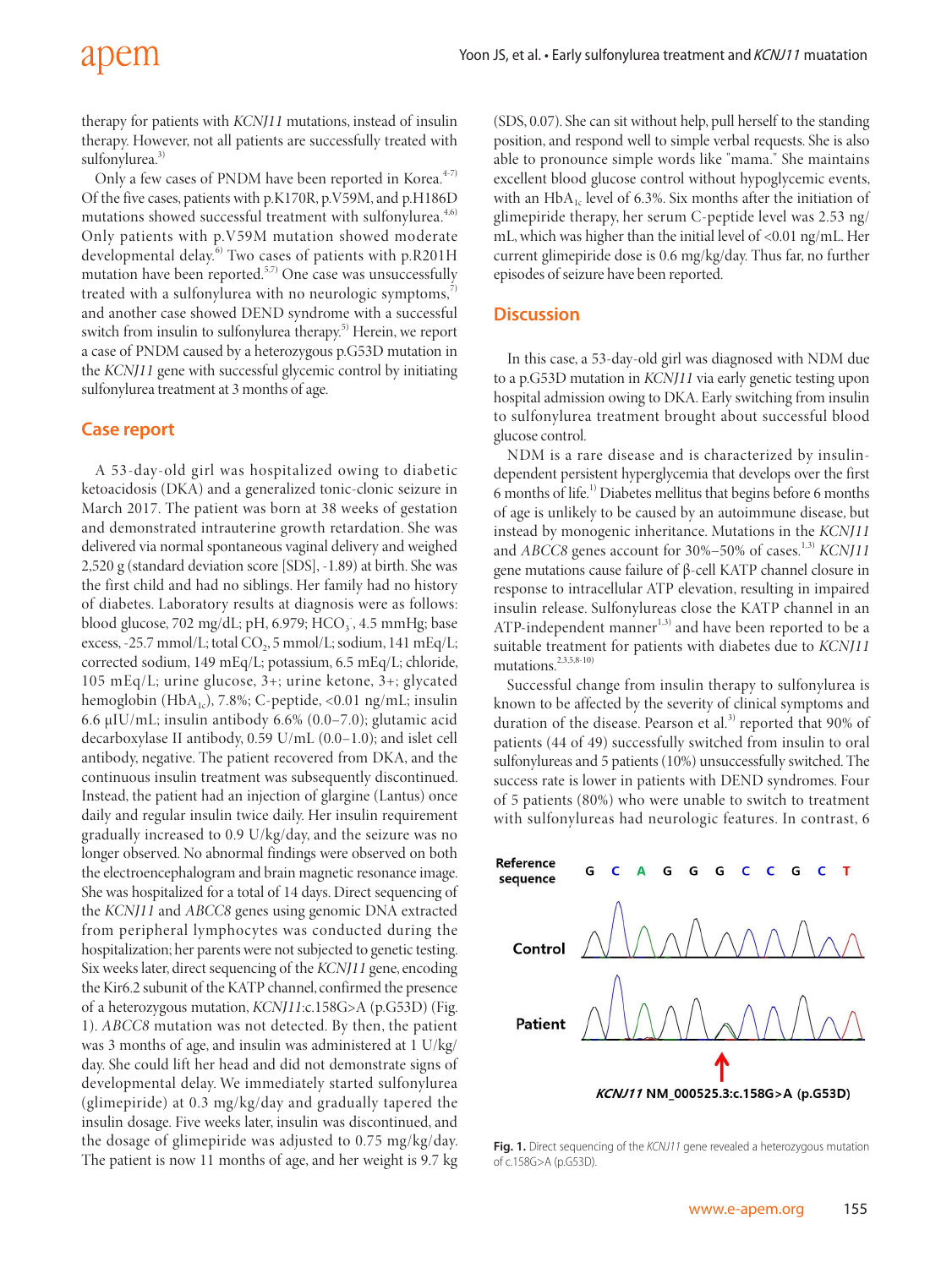# adem

patients (14%) whose treatment was successfully switched to sulfonylureas had neurologic features. The median age of initiation of sulfonylurea treatment in the successful group was 6 years (interquartile range, 3–12 years); this was younger than the unsuccessful group with median age of 18 years (interquartile range, 6–35 years). Patients with p.R201H mutations have undergone both successful switching and unsuccessful switching from insulin to sulfonylurea. $3,7)$  p.R201H mutations in *KCJN11* accompanying older age at initiation of sulfonylurea treatment are well-known factors influencing unsuccessful switching. In the case of unsuccessful switching from insulin to sulfonylurea, the patient with p.R201H mutations was 18 years old at the time of switching.<sup>7)</sup> Other studies have reported that early initiation of sulfonylurea treatment has a beneficial effect on remission of neonatal diabetes.11) In addition, in a murine model study, early sulfonylurea treatment leads to permanent remission of NDM.<sup>12)</sup> This suggests that sulfonylurea treatment as early as possible may help in the successful switching insulin to sulfonylurea.

Treatment of DEND syndrome using sulfonylurea affects the prognosis. Previous clinical reports have shown that patients with DEND syndrome demonstrate improved neurological symptoms when a sulfonylurea is administered at an early stage of the diagnosis or adulthood.<sup>8,12,13)</sup> There has been a report of a 17.9-year-old patient with DEND syndrome for whom sulfonylurea treatment was initiated and who achieved excellent glycemic control, but psychomotor retardation did not improve.<sup>5)</sup> As the brain develops continuously through infancy and beyond, the early administration of sulfonylureas may offer significant benefits to the neurodevelopmental outcomes.14) Therefore, the importance of early administration of sulfonylureas is emphasized for a better neurodevelopmental outcome as well as for stable blood glucose control.

To our knowledge, there were no serious adverse effects reported in the treatment of sulfonylurea in NDM. Most cases reported on the efficacy of glimepiride as a treatment for *KCNJ11* mutation, and there were some reports of the effects of gliclazide and glibenclamide.<sup>2,3,5,8-10)</sup> All these drugs are second-generation drugs and are generally known to have an equivalent effect in lowering blood glucose concentration.<sup>15)</sup> Glibenclamide has been associated with an increased risk of hypoglycemia and cardiovascular-related mortality in adult type 2 diabetes mellitus patients.<sup>16)</sup> Adverse effects due to glibenclamide administration in NDM patients have been reported with transient diarrhea $17$ ) and tooth discoloration.<sup>18)</sup> Significant side effects of administration of glibenclamide have not been reported in the treatment of NDM, and it is generally regarded as a safe treatment. According to a case report of glimepiride administration in NDM patients, a patient who was initially misdiagnosed with type 1 diabetes mellitus successfully converted to sulfonylurea treatment at 37 years of age and was given glimepiride due to the possible side effects of glibenclamide described above.<sup>9)</sup>

A total of 5 cases of NDM due to mutation of the *KCNJ11* gene have been reported in Korea (Table 1). $4-7$ ) The mean age at initiation of sulfonylurea treatment was 10.2±7.1 years (3.8–18.0 years), and failure to switch from insulin therapy to sulfonylurea therapy was reported in one case. In our patient, p.G53D mutation was found, and the patient showed successful conversion from insulin to sulfonylurea treatment. Glimepiride was administered instead of glibenclamide. Our case showed that glimepiride is effective in achieving successful blood glucose control and causes no side effects for patients with NDM due to p.G53D mutation. The p.G53D mutation in *KCNJ11* has previously been reported in a patient with DEND syndrome,<sup>8,19)</sup> which comprises developmental delay, seizures during infancy, and improved motor features after switching from insulin to sulfonylurea treatment.<sup>8)</sup> Given the report of patients with this case and previously reported p.G53D mutation in patients with DEND syndrome,<sup>8)</sup> patients with p.G53D mutation can also be considered to successfully convert from insulin to sulfonylurea treatment. The patient in the present case could not be diagnosed with DEND syndrome because developmental delay had not been confirmed yet. There is no developmental delay so far. However, considering that the p.G53D mutation is associated with DEND syndrome,<sup>8,19)</sup> she

|  | Table 1. Molecular and clinical features of permanent neonatal diabetes mellitus in Korea |
|--|-------------------------------------------------------------------------------------------|
|--|-------------------------------------------------------------------------------------------|

| Variable                     | Kim et al., 2007 <sup>6)</sup> | Kim et al., $2007^{\circ}$         | Heo et al., $2013'$            | Ahn et al., 2015 <sup>4)</sup> | Cho et al., $2017^{5}$                         | Present case, 2017 |
|------------------------------|--------------------------------|------------------------------------|--------------------------------|--------------------------------|------------------------------------------------|--------------------|
| Sex                          | Female                         | Male                               | Male                           | Female                         | Male                                           | Female             |
| Current age (y)              | 6.5                            | 3.8                                | 19                             | 7.5                            | 18.7                                           | 0.4                |
| Birth weight (g)             | 2,300                          | 3,000                              | 2,400                          | 2,500                          | 2,750                                          | 2,580              |
| <b>Mutation</b>              | p.K170R                        | p.V59M                             | p.R201H                        | p.H186D                        | p.R201H                                        | p.G53D             |
| Age at diagnosis (wk)        | 6                              | 6                                  | 3                              | 8                              |                                                | 9                  |
| Diabetic ketoacidosis        | Yes                            | Yes                                | Yes                            | Yes                            | <b>No</b>                                      | Yes                |
| Neurologic symptoms          | Normal                         | Moderate motor<br>and mental delay | Normal                         | Normal                         | <b>DEND</b>                                    | Seizure            |
| Age at initiation (yr)       | 6.5                            | 3.8                                | 18                             | 4.8                            | 17.9                                           | 0.3                |
| Maintenance dose (mg/kg/day) | 0.9                            | 0.9                                | 2.2                            | 0.3                            | 2.4                                            | 0.8                |
| Others                       |                                |                                    | Treatment<br>switching failure |                                | Psychomotor<br>retardation was<br>not improved |                    |

DEND, developmental delay, epilepsy, and neonatal diabetes.